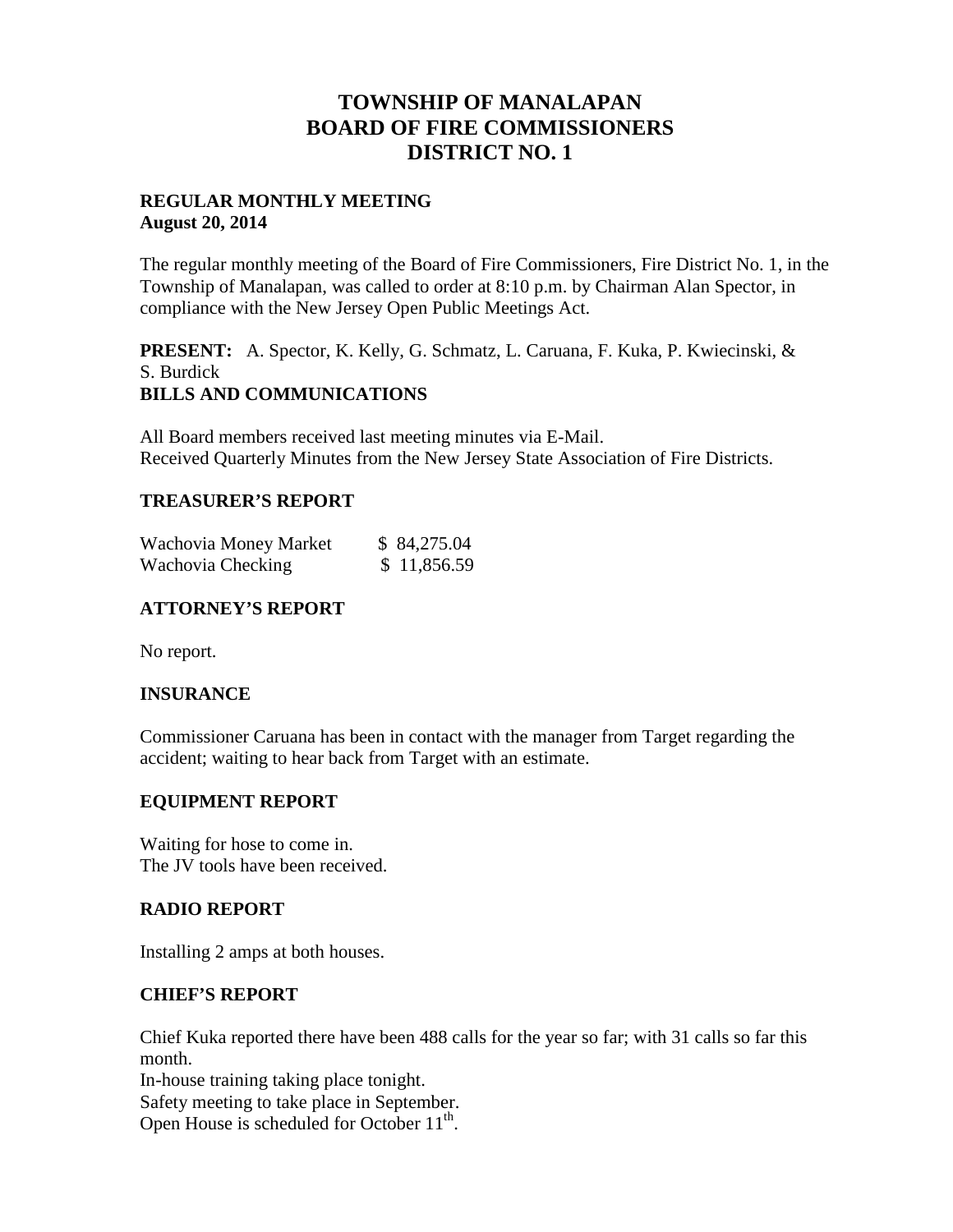## **TRUCK REPORT**

26-1-77 – cable was repaired. 26-1-73 – pump primer not working. 26-1-91 – batteries not working on on-board charger. Steve Burdick met with Globe regarding the fuel tank. Pump testing was complete; need to make a few minor repairs.

## **ASSOCIATION REPORT**

No report.

## **TRUSTEES' REPORT**

No report.

## **OLD BUSINESS**

See attached.

## **NEW BUSINESS**

Commissioner Schmatz made a motion to pay all vouchers; this was seconded by Commissioner Kelly. All voted aye.

Commissioner Kelly made a motion for \$1,000 for the Rope Rescue class to be held in September; this was seconded by Commissioner Spector. All voted aye.

Commissioner Kelly made a motion not to exceed \$3,000 to purchase fire prevention items for the Open House; this was seconded by Commissioner Schmatz. All voted aye.

Meeting opened to the public at 9:01 P.M.

A motion was made by Commissioner Spector to adjourn; it was seconded by Commissioner Schmatz and all voted aye.

Meeting adjourned at 9:02 P.M.

Respectfully submitted, Kenneth Kelly, Clerk